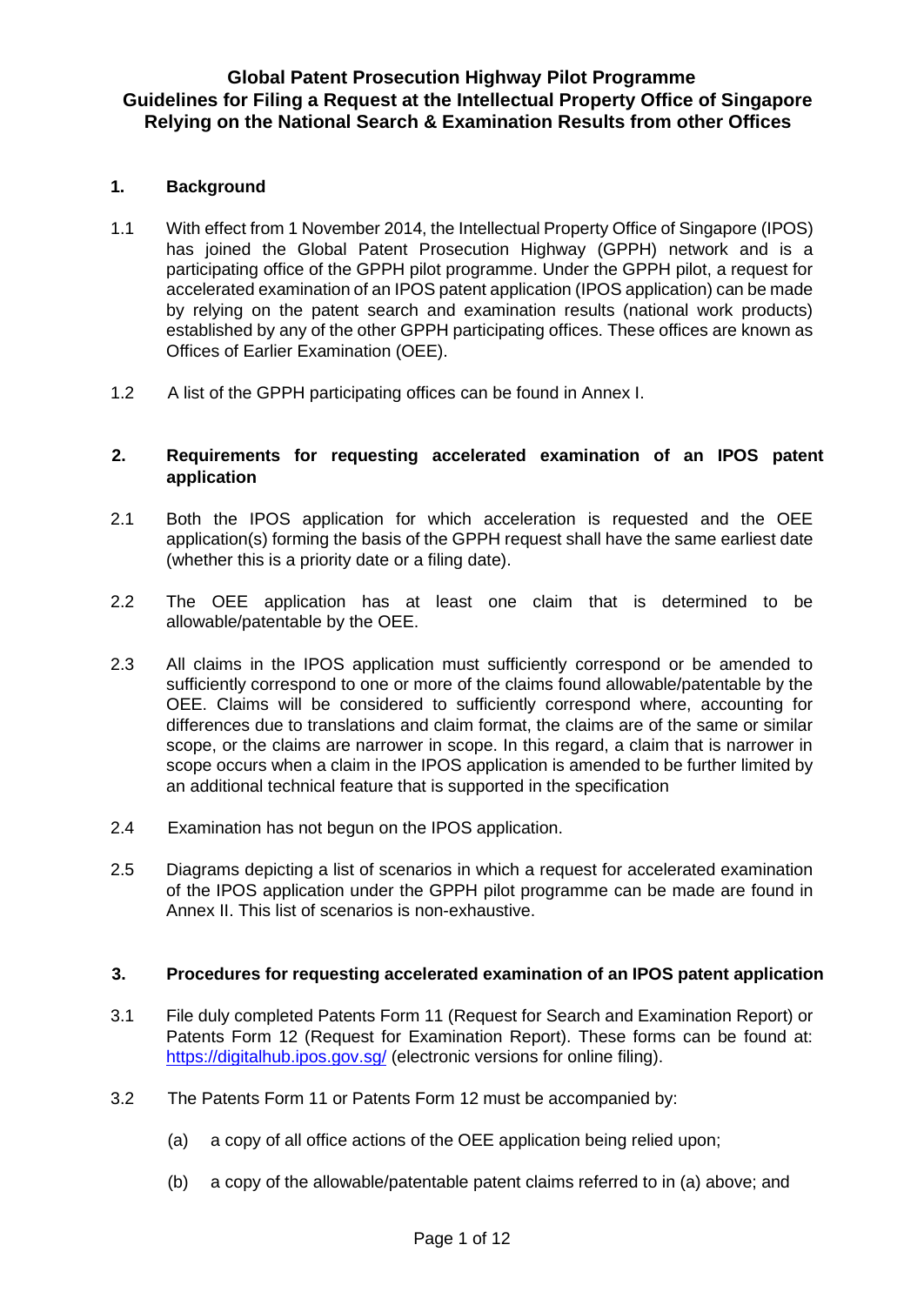- (c) a claims correspondence table showing the relatedness of the allowable/patentable claims referred to in (a) above to the claims in the current IPOS application. The format of the Claims Correspondence Table is found in Annex III.
- 3.3 If the documents listed in (a) and (b) above are available in the OEE Dossier Access System, they need not be filed with the Patents Form 11 or Patents Form 12. A list of the available Dossier Access Systems is found in Annex IV.
- 3.4 For the avoidance of doubt, a copy of the patent grant without the documents listed in (a), (b) and (c) above will not qualify for the GPPH.
- 3.5 The checkbox for "ASPEC/PPH" must be selected in the Patents Form 11 or Patents Form 12.
- 3.6 If the request for GPPH is sought after the Patents Form 11 or Patents Form 12 is filed, the request together with any supporting documents must be made in writing to IPOS. An email must also be sent to IPOS at pph@ipos.gov.sg on the same day the request is submitted to IPOS. The email must contain in its subject, the title "GPPH acceleration requested".
- 3.7 For the avoidance of doubt, email notification to IPOS is not required if GPPH is made at the point of filing Patents Form 11 or Patents Form 12 and the checkbox for "ASPEC/PPH" is selected.
- 3.8 Any subsequent correspondences with IPOS must also be marked with the phrase "GPPH acceleration requested".

#### **4. Cited Documents**

A copy of each of the documents cited in the documents submitted under paragraph 3.2 (a) is not required at the time of filing the GPPH request. IPOS may, however, require the applicant to furnish a copy of any document cited subsequently.

#### **5. Translations**

- 5.1 The documents in paragraph 3.2 must be accompanied by an English translation if they are not originally in English, at the time of filing the GPPH request.
- 5.2 The documents in paragraph 4 may be filed in their original language. However, IPOS may subsequently request for an English translation of a document or a part of a document if an English abstract of the cited document is not available.
- 5.3 If it is not possible for IPOS to understand the English translation of any document, IPOS can request the applicant to resubmit the English translation of that document.

#### **6. Examination of IPOS patent application under the GPPH pilot**

6.1 IPOS will treat a GPPH request as a request for accelerated examination under the GPPH pilot programme. The IPOS application will be examined in accordance with the Singapore Patents Act (Cap. 221) and the Singapore Patents Rules. The legislations can be found at:<http://www.ipos.gov.sg/AboutIP/IPLegislation.aspx>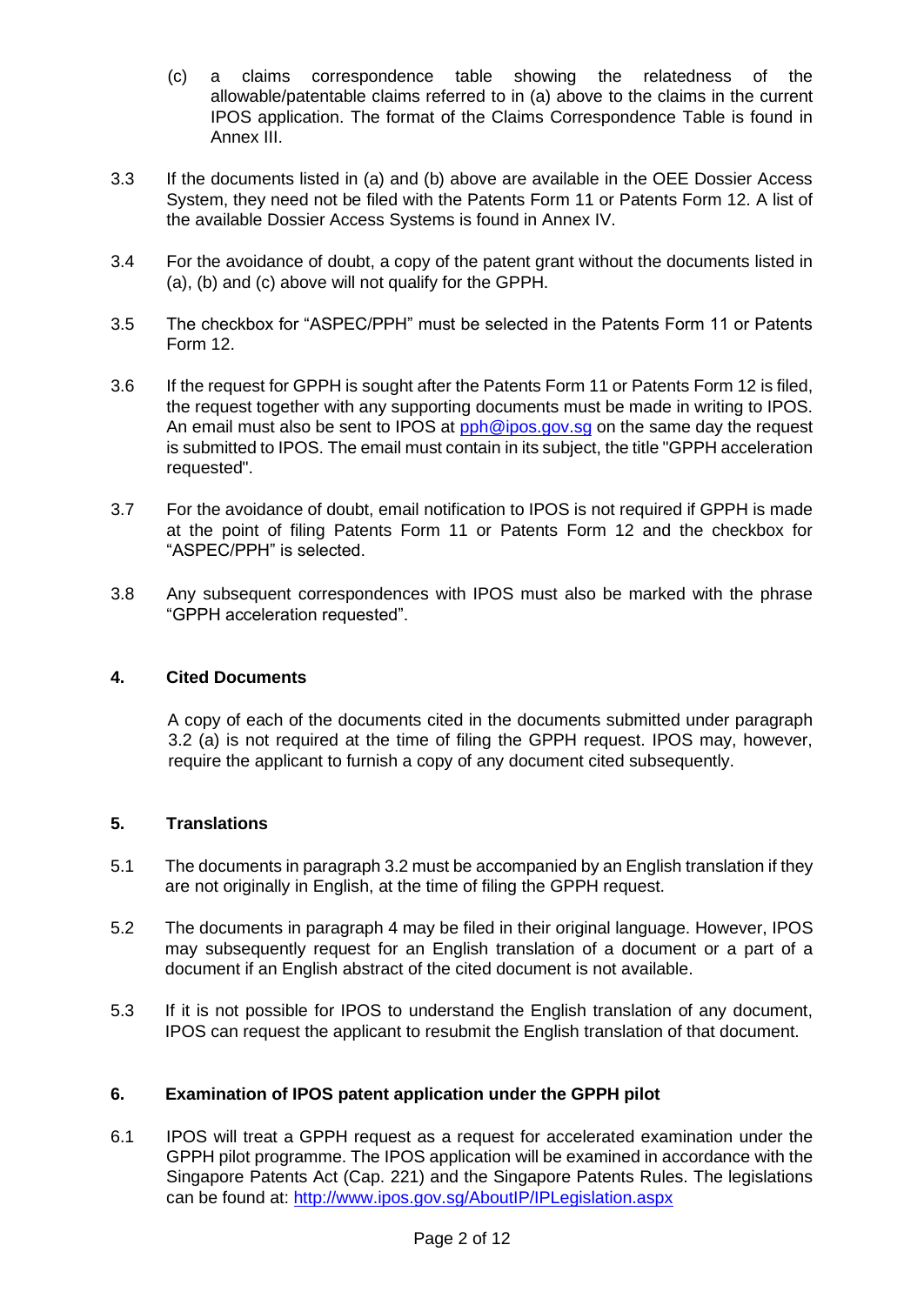6.2 Applicants should seek professional advice on patent matters in Singapore, in particular, with reference to section 30 (Grant of patent) and section 69 (Restrictions on relief for infringement) of the Singapore Patents Act (Cap. 221).

#### **7. Enquiries**

For enquiries relating to the Global Patent Prosecution Highway pilot programme, please send an email to pph@ipos.gov.sg.

INTELLECTUAL PROPERTY OFFICE OF SINGAPORE Date: 1 November 2014 Last updated: 2 June 2022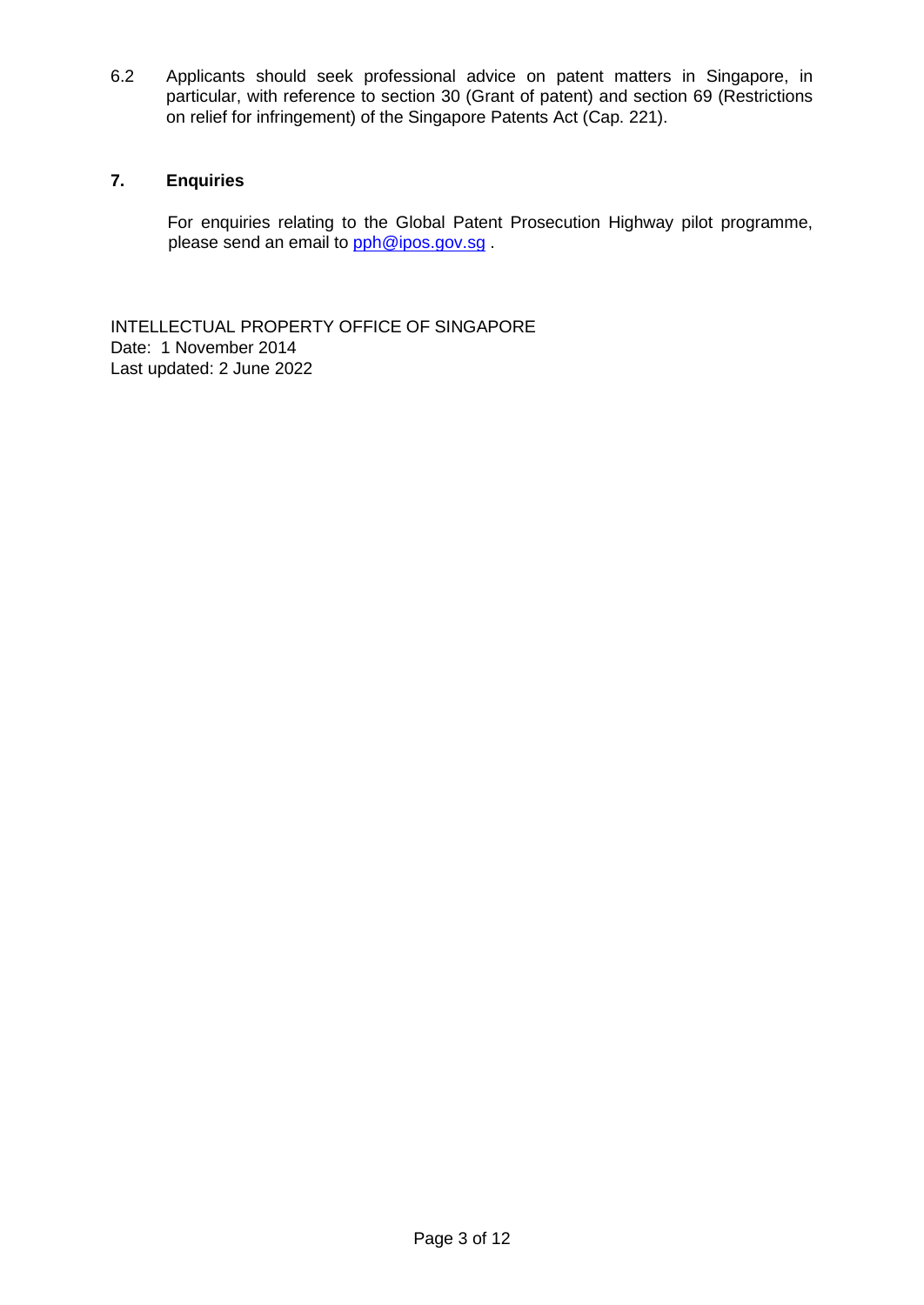## **Annex I**

|                         |                                                        | <b>International Searching</b>     |
|-------------------------|--------------------------------------------------------|------------------------------------|
|                         | <b>Global Patent Prosecution Highway Participating</b> | <b>Authority and International</b> |
|                         | <b>Offices</b>                                         | <b>Preliminary Examining</b>       |
|                         |                                                        | <b>Authority</b>                   |
| 1                       | <b>IP</b> Australia                                    | Yes                                |
| $\overline{2}$          | <b>Austrian Patent Office</b>                          | Yes                                |
| 3                       | Canadian Intellectual Property Office                  | Yes                                |
| $\overline{\mathbf{4}}$ | Danish Patent and Trademark Office                     | <b>No</b>                          |
| 5                       | <b>Estonian Patent Office</b>                          | <b>No</b>                          |
| 6                       | National Board of Patents and Registration of Finland  | Yes                                |
| $\overline{7}$          | <b>German Patent and Trademark Office</b>              | <b>No</b>                          |
| 8                       | Hungarian Intellectual Property Office                 | <b>No</b>                          |
| $9\,$                   | <b>Icelandic Patent Office</b>                         | <b>No</b>                          |
| 10                      | Intellectual Property Office of New Zealand (IPONZ)    | <b>No</b>                          |
| 11                      | Yes<br><b>Israel Patent Office</b>                     |                                    |
| 12                      | Japan Patent Office<br>Yes                             |                                    |
| 13                      | Korean Intellectual Property Office                    | Yes                                |
| 14                      | National Institute for the Defense of Competition and  | <b>No</b>                          |
|                         | the Protection of Intellectual<br>Property of Peru     |                                    |
|                         | (INDECOPI)                                             |                                    |
| 15                      | <b>Nordic Patent Institute</b>                         | Yes                                |
| 16                      | Norwegian Industrial Property Office                   | <b>No</b>                          |
| 17                      | Patent Office of the Republic of Poland                | <b>No</b>                          |
| 18                      | Portuguese Institute of Industrial Property            | <b>No</b>                          |
| 19                      | Russian Federal Service for Intellectual Property      | Yes                                |
| 20                      | Intellectual Property Office of Singapore              | Yes                                |
| 21                      | Spanish Patent and Trademark Office                    | Yes                                |
| 22                      | Superintendence of Industry and Commerce (SIC)         | <b>No</b>                          |
|                         | (Colombia)                                             |                                    |
| 23                      | Swedish Patent and Registration Office                 | Yes                                |
| 24                      | United Kingdom Intellectual Property Office            | <b>No</b>                          |
| 25                      | United States Patent and Trademark Office              | Yes                                |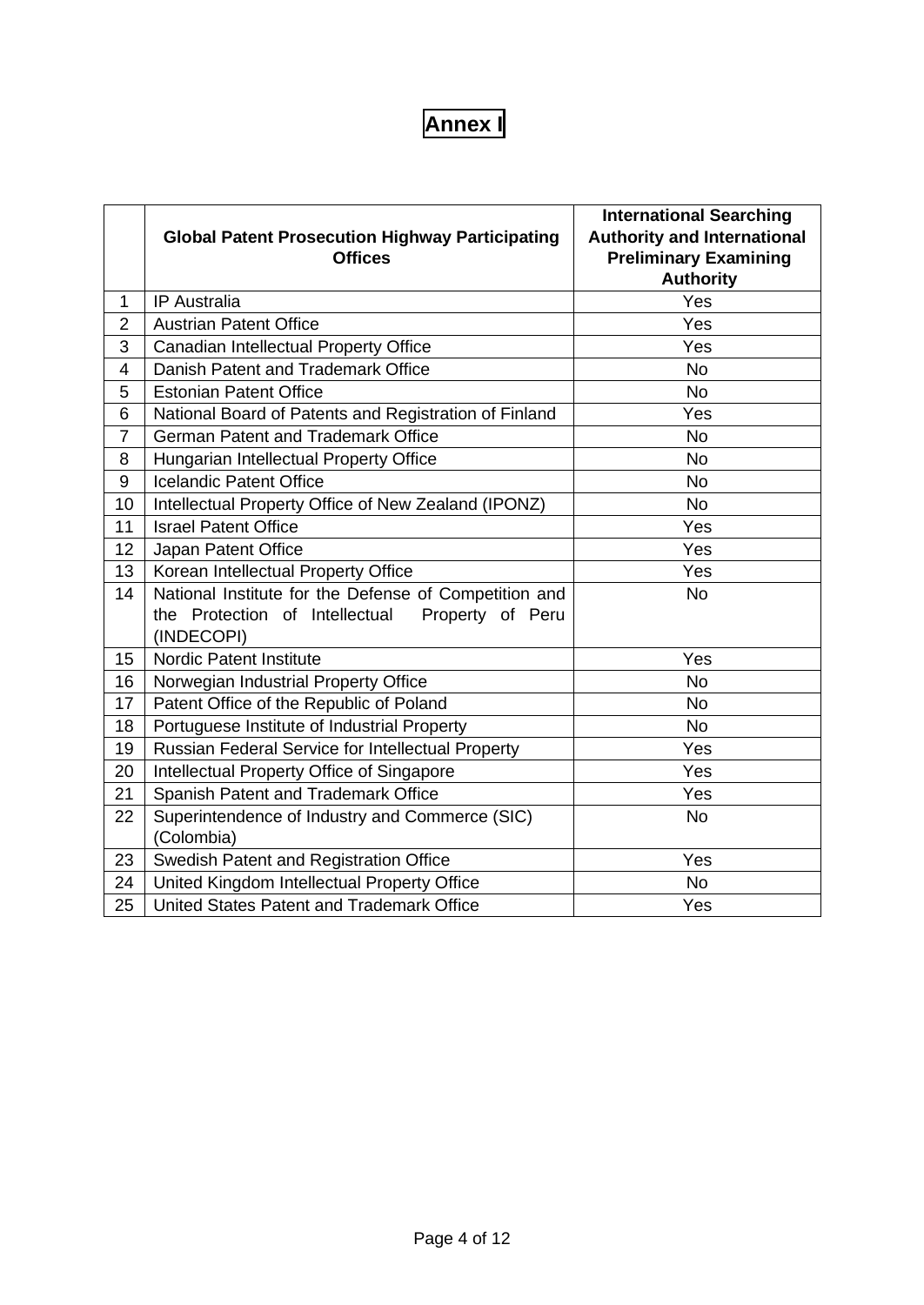### **Annex II**

**Scenario (1):** The IPOS application validly claims priority under section 17 of the Singapore Patents Act (Cap. 221) from the OEE application being relied upon for the GPPH request.



**Scenario (2):** The IPOS application is a divisional application of the IPOS application referred to in (1) above, and said divisional application validly claims priority under section 17 of the Singapore Patents Act (Cap. 221) from the OEE application being relied upon for the GPPH request.

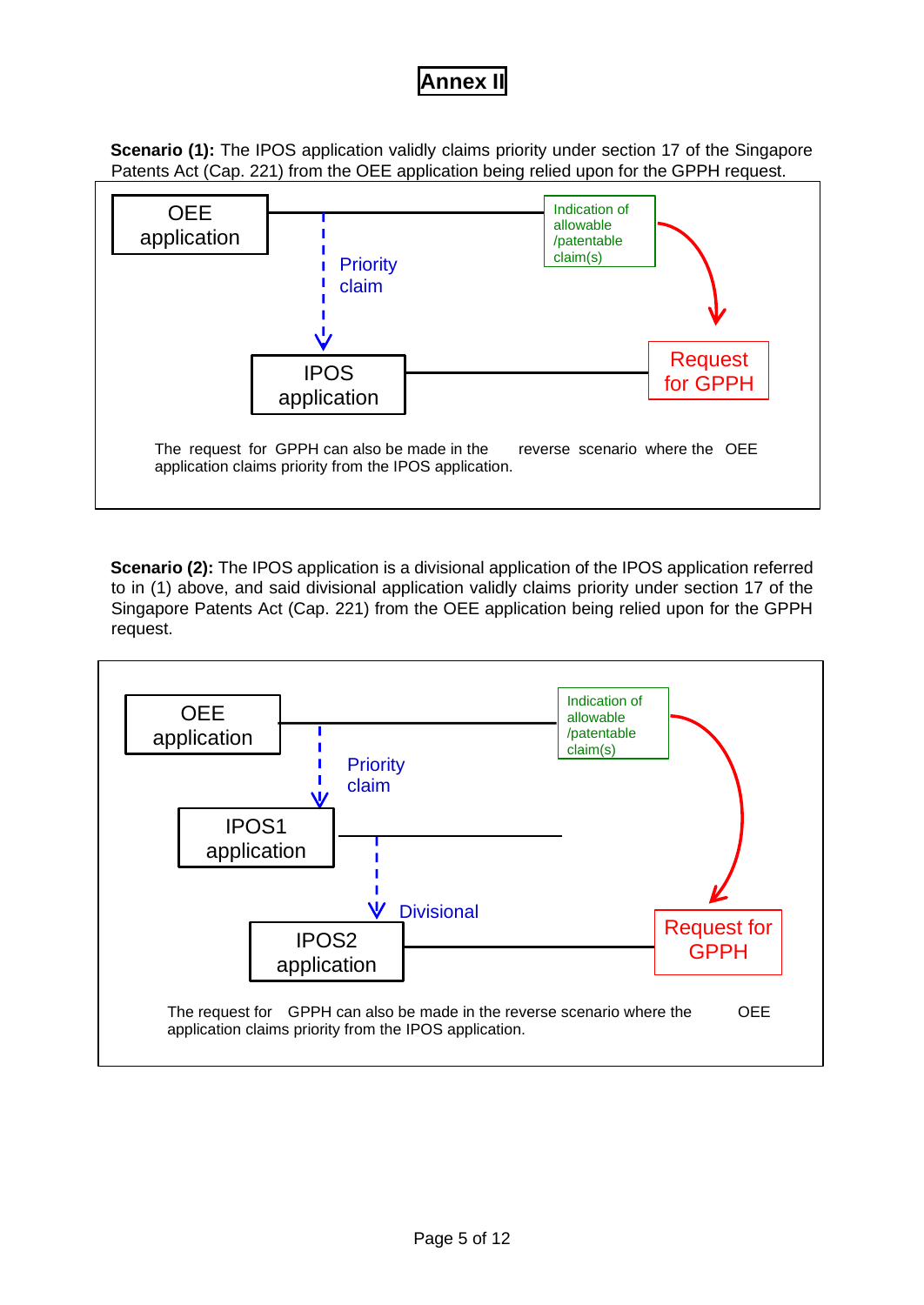**Scenario (3):** The IPOS application validly claims priority under section 17 of the Singapore Patents Act (Cap. 221) from the OEE application ("OEE1 application"), and the OEE application being relied upon for the GPPH request ("OEE2 application") also validly claims domestic priority from OEE1 application.



**Scenario (4):** The IPOS application is a divisional application of the IPOS application referred to in (3) above, and said divisional application validly claims priority under section 17 of the Singapore Patents Act (Cap. 221) from the OEE application ("OEE1 application"), and the OEE application being relied upon for the GPPH request ("OEE2 application) also validly claims domestic priority from OEE1 application.

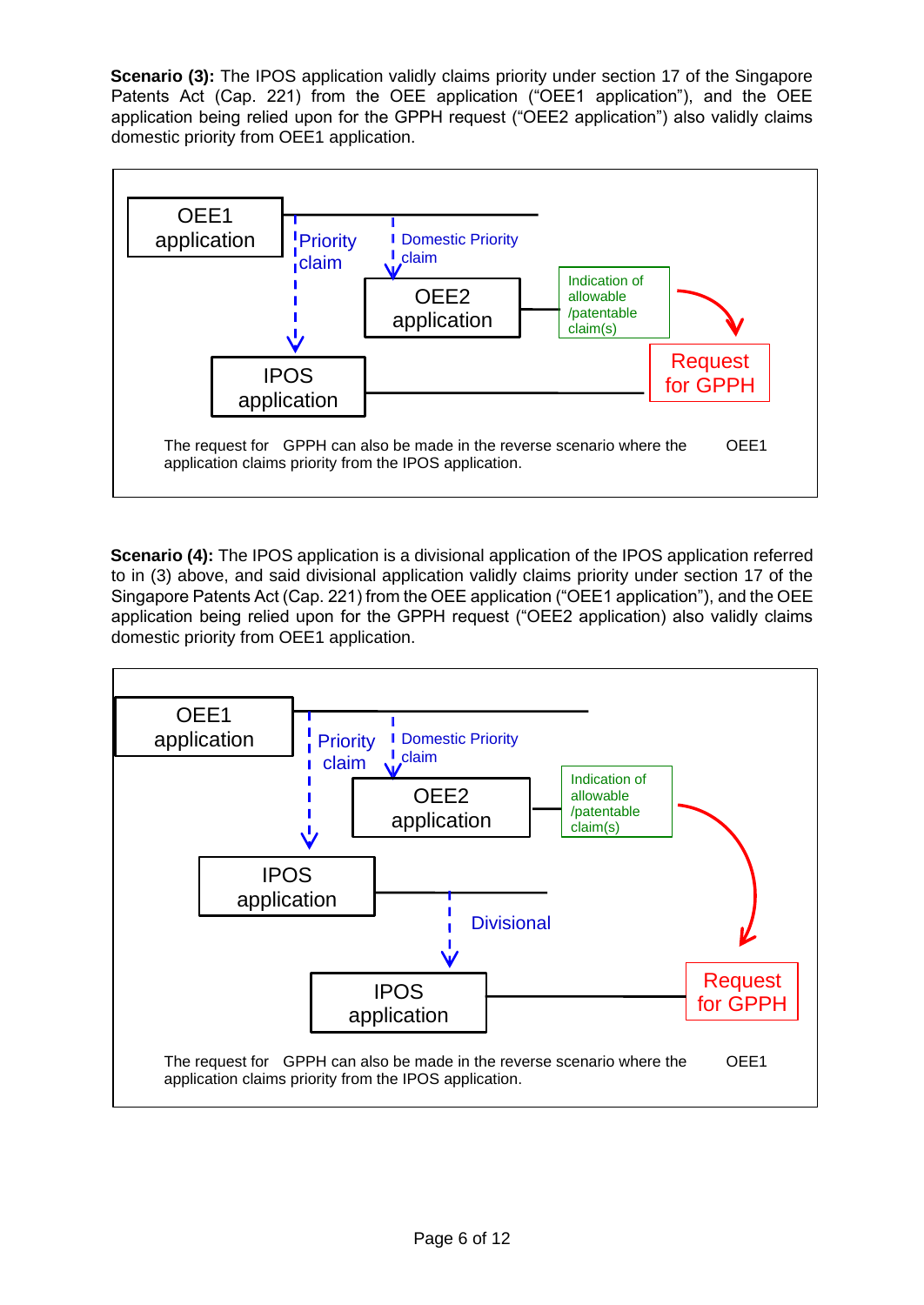**Scenario (5):** The IPOS application is a national phase entry of a PCT application ("IPOS NP application"), and the IPOS application validly claims priority under section 17 and section 87 of the Singapore Patents Act (Cap. 221) from the OEE application. The OEE application is being relied on for the GPPH request.



**Scenario (6):** The IPOS application is a national phase entry of a PCT application ("IPOS NP application"), and the IPOS application validly claims priority under section 17 and section 87 of the Singapore Patents Act (Cap. 221) from the OEE application ("OEE1 application"). The OEE application being relied upon for the GPPH request ("OEE2 NP application") is a national phase entry of the same PCT application, and OEE2 NP application validly claims priority from OEE1 application.

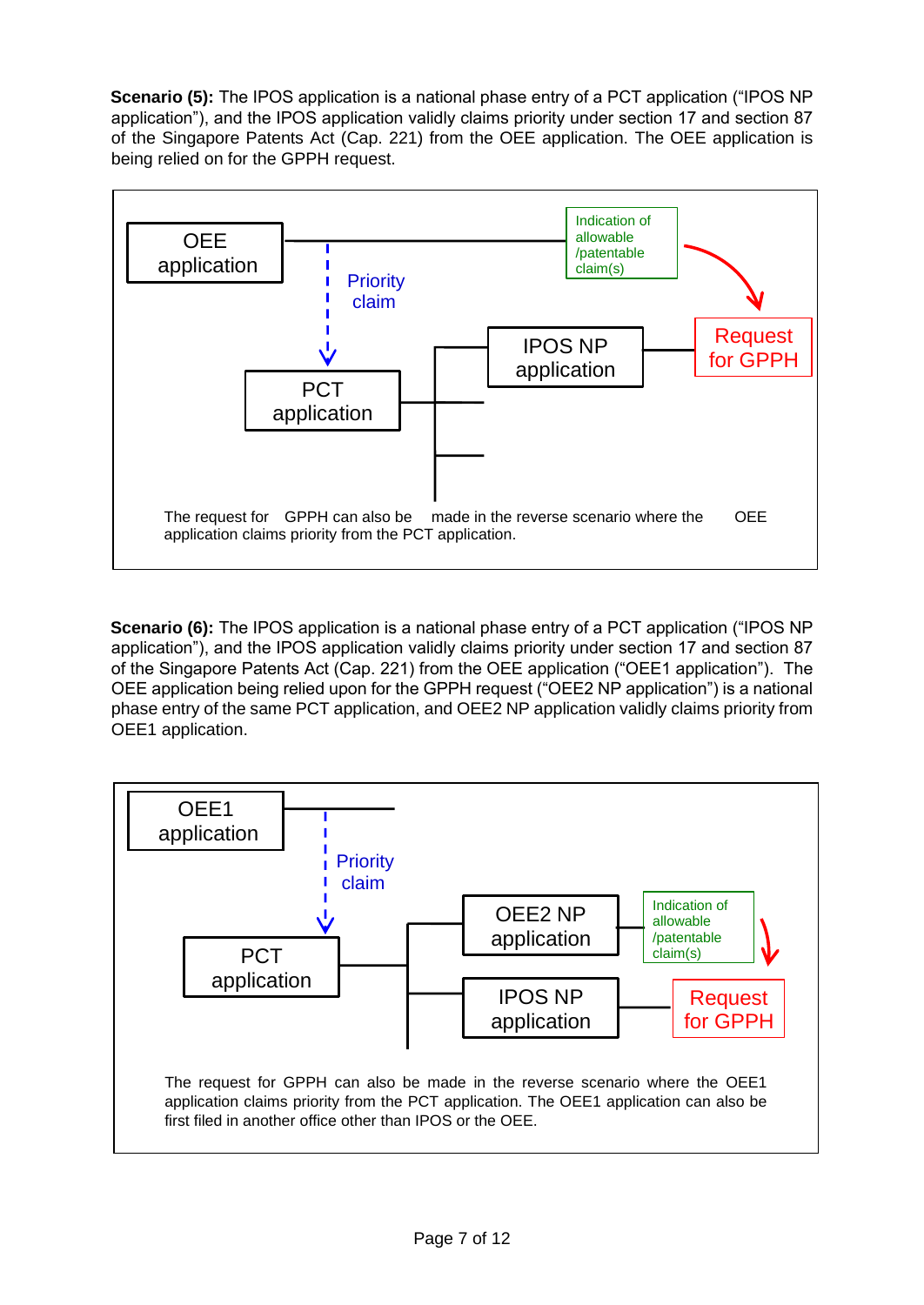**Scenario (7):** There are two PCT applications, the second application validly claiming priority from the first application. The IPOS application ("IPOS NP application") is a national phase entry of the second PCT application, and the IPOS NP application validly claims priority under section 17 and section 87 of the Singapore Patents Act (Cap. 221) from the first PCT application. The OEE application ("OEE NP application") being relied upon for the GPPH request is a national phase entry of the second PCT application, and the OEE NP application validly claims priority from the first PCT application.



**Scenario (8):** There is a first application filed in an office other than the IPOS or the OEE. The IPOS application validly claims priority under section 17 of the Singapore Patents Act (Cap. 221) from the first application. The OEE application being relied upon for the GPPH request also validly claims priority from the first application.

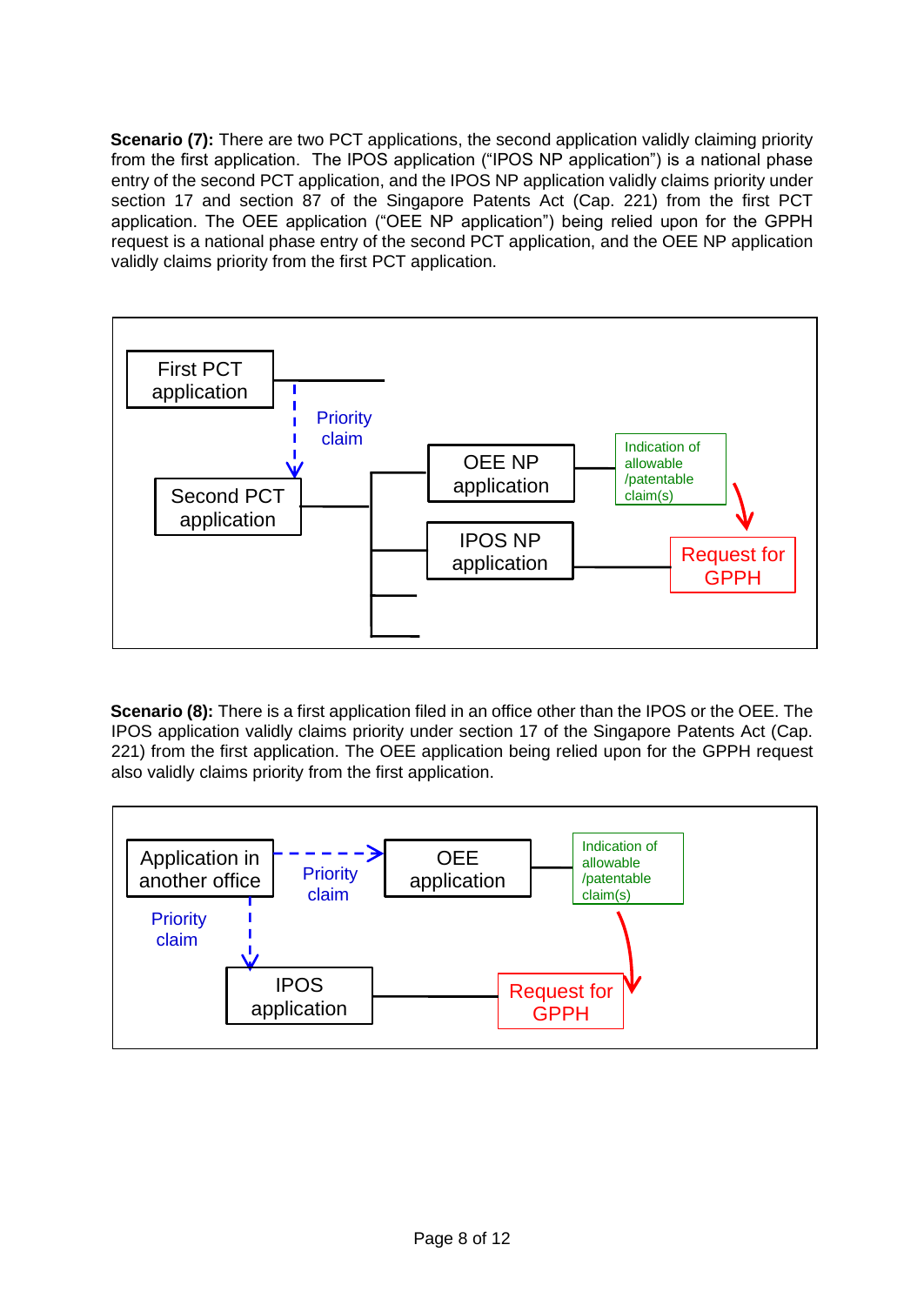**Scenario (9):** The IPOS application ("IPOS NP application") is a national phase entry of a PCT application, and the IPOS NP application validly claims priority under section 17 and section 87 of the Singapore Patents Act (Cap. 221) from an application filed in another office. The OEE application being relied upon for the GPPH request also validly claims priority from the application filed in another office.



**Scenario (10):** The IPOS application ("IPOS NP application") and the OEE application ("OEE NP application) being relied upon for the GPPH request, are national phase entries of the same PCT application.

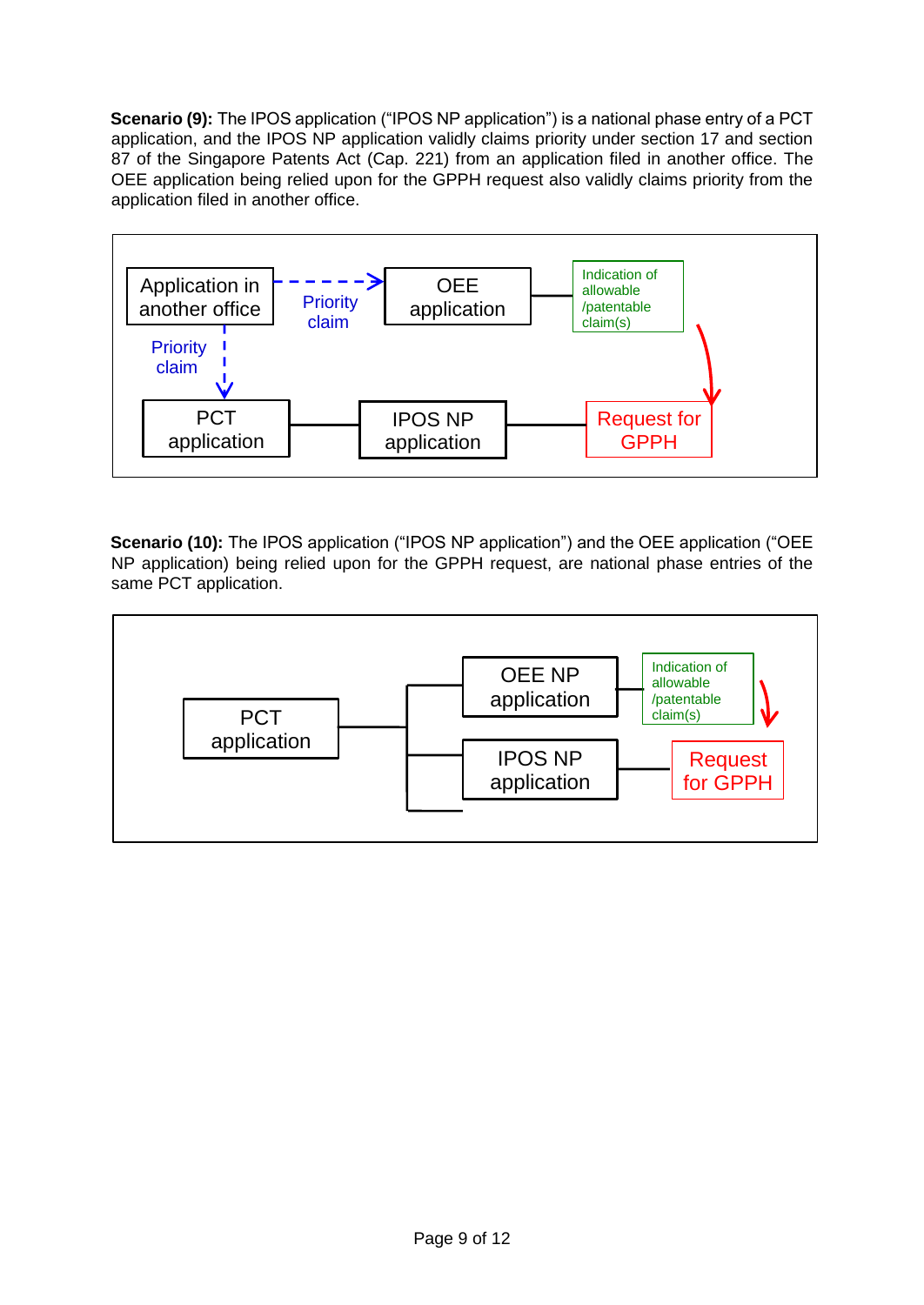## **Annex III**

#### **Claim Correspondence Table (Global Patent Prosecution Highway)**

| <b>OFFICE OF EARLIER EXAMINATION (OEE)</b> |  |
|--------------------------------------------|--|
| <b>OEE APPLICATION NUMBER</b>              |  |

| <b>CLAIMS IN IPOS</b><br><b>APPLICATION<sup>1</sup></b> | <b>EXAMINED CLAIMS</b><br><b>IN OEE</b><br><b>APPLICATION2</b> | <b>EXPLANATION REGARDING THE</b><br><b>CORRESPONDENCE</b> |
|---------------------------------------------------------|----------------------------------------------------------------|-----------------------------------------------------------|
|                                                         |                                                                |                                                           |
|                                                         |                                                                |                                                           |
|                                                         |                                                                |                                                           |
|                                                         |                                                                |                                                           |
|                                                         |                                                                |                                                           |
|                                                         |                                                                |                                                           |
|                                                         |                                                                |                                                           |
|                                                         |                                                                |                                                           |
|                                                         |                                                                |                                                           |
|                                                         |                                                                |                                                           |
|                                                         |                                                                |                                                           |
|                                                         |                                                                |                                                           |
|                                                         |                                                                |                                                           |
|                                                         |                                                                |                                                           |
|                                                         |                                                                |                                                           |
|                                                         |                                                                |                                                           |
|                                                         |                                                                |                                                           |
|                                                         |                                                                |                                                           |

Sheet …./….

All the claims in the IPOS application sufficiently correspond to the patentable/allowable claims in the OEE application.

<sup>&</sup>lt;sup>1</sup> Please indicate the claim number relating to a claim in the current application which corresponds to the allowable/patentable claim in the OEE application.

 $2$  Please indicate the claim number relating to a claim that has been determined to be allowable/patentable.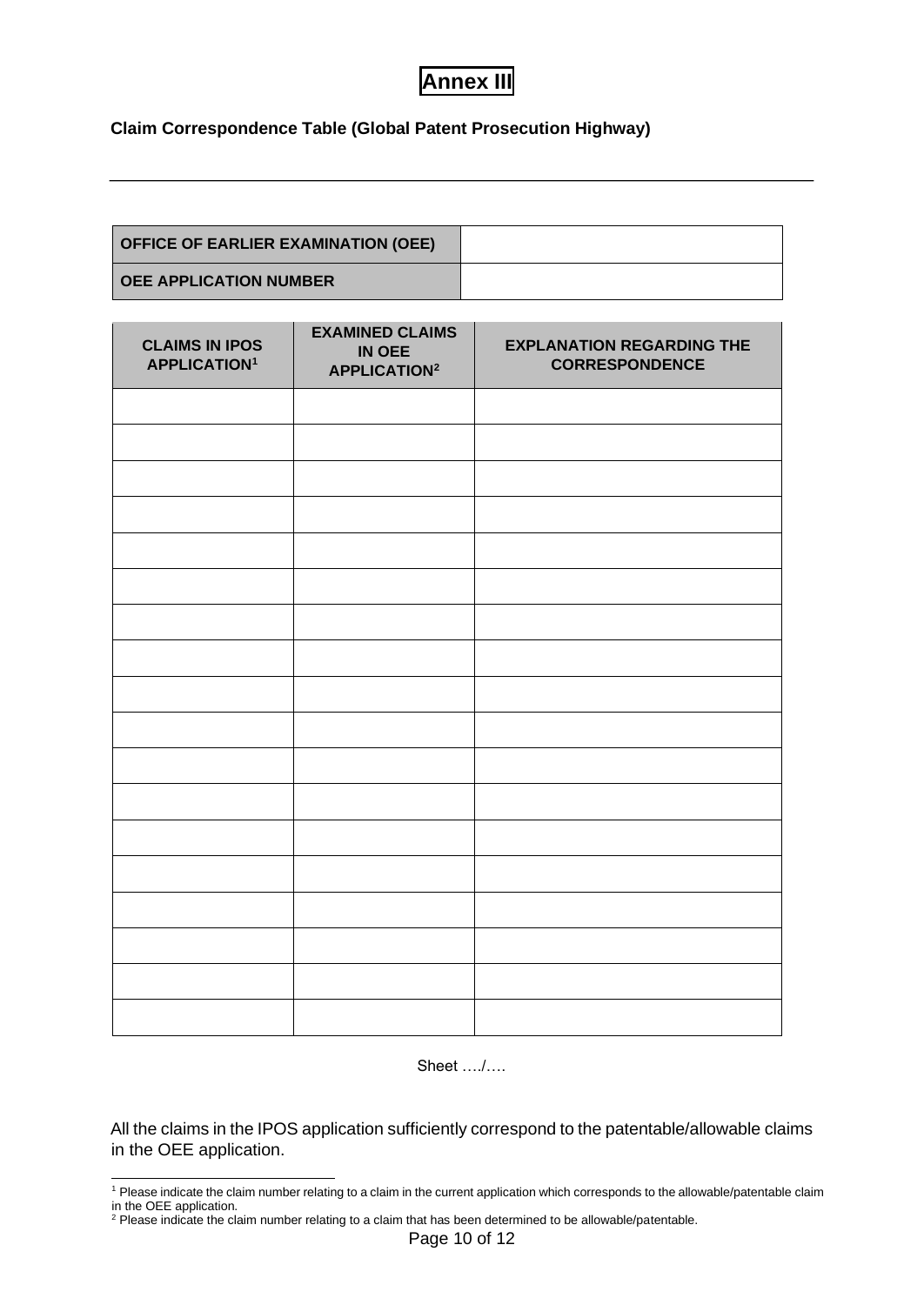# **Annex IV**

| <b>Office</b>                                                      | <b>Dossier Access System</b>                                                                                                                                                     |
|--------------------------------------------------------------------|----------------------------------------------------------------------------------------------------------------------------------------------------------------------------------|
| <b>IP</b> Australia                                                | AusPat (http://pericles.ipaustralia.gov.au/ols/auspat/)                                                                                                                          |
| Canadian Intellectual<br><b>Property Office</b>                    | <b>Canadian Patents Database</b><br>http://www.ic.gc.ca/opic-cipo/cpd/eng/introduction.html                                                                                      |
| Danish Patent and<br><b>Trademark Office</b>                       | PVS online<br>(http://onlineweb.dkpto.dk/pvsonline/patent?action=1&subAction=f<br>ront&language=GB)                                                                              |
| <b>Estonian Patent Office</b>                                      | http://www1.epa.ee/patent/default2eng.asp                                                                                                                                        |
| German Patent and<br><b>Trademark Office</b>                       | https://register.dpma.de/DPMAregister/pat/einsteiger?lang=en For<br>further info see:<br>http://www.dpma.de/english/service/newsandnotices/notices/notic<br>e_no12_13/index.html |
| Hungarian Intellectual<br><b>Property Office</b>                   | http://epub.hpo.hu/e-aktabetekintes/?lang=EN                                                                                                                                     |
| <b>Intellectual Property</b><br>Office of New Zealand              | IPONZ (https://www.iponz.govt.nz/about-ip/patents/search)                                                                                                                        |
| <b>Israel Patent Office</b>                                        | ILPATSEARCH, Israel Patent Office Database<br>http://www.ilpatsearch.justice.gov.il/UI/AdvancedSearch.aspx                                                                       |
| <b>Intellectual Property</b><br>Office of Singapore                | Patent Open Dossier (POD) system<br>https://www.ip2.sg/RPS/WP/CM/SearchSimpleP.aspx?SearchCat<br>egory=PT                                                                        |
| Japan Patent Office                                                | AIPN (http://aipn.ipdl.inpit.go.jp/)                                                                                                                                             |
| Korean Intellectual<br><b>Property Office</b>                      | K-PION (http://k-pion.kipo.go.kr/)                                                                                                                                               |
| Norwegian Industrial<br><b>Property Office</b>                     | https://dbsearch2.patentstyret.no/AdvancedSearch.aspx?Categor<br>y=Patent                                                                                                        |
| Patent Office of the<br><b>Republic of Poland</b>                  | <b>Register Plus</b><br>(http://regserv.uprp.pl/register/simpleSearch?lng=en)                                                                                                    |
| National Board of<br>Patents and<br><b>Registration of Finland</b> | PatInfo (http://patent.prh.fi/patinfo/default2.asp)                                                                                                                              |